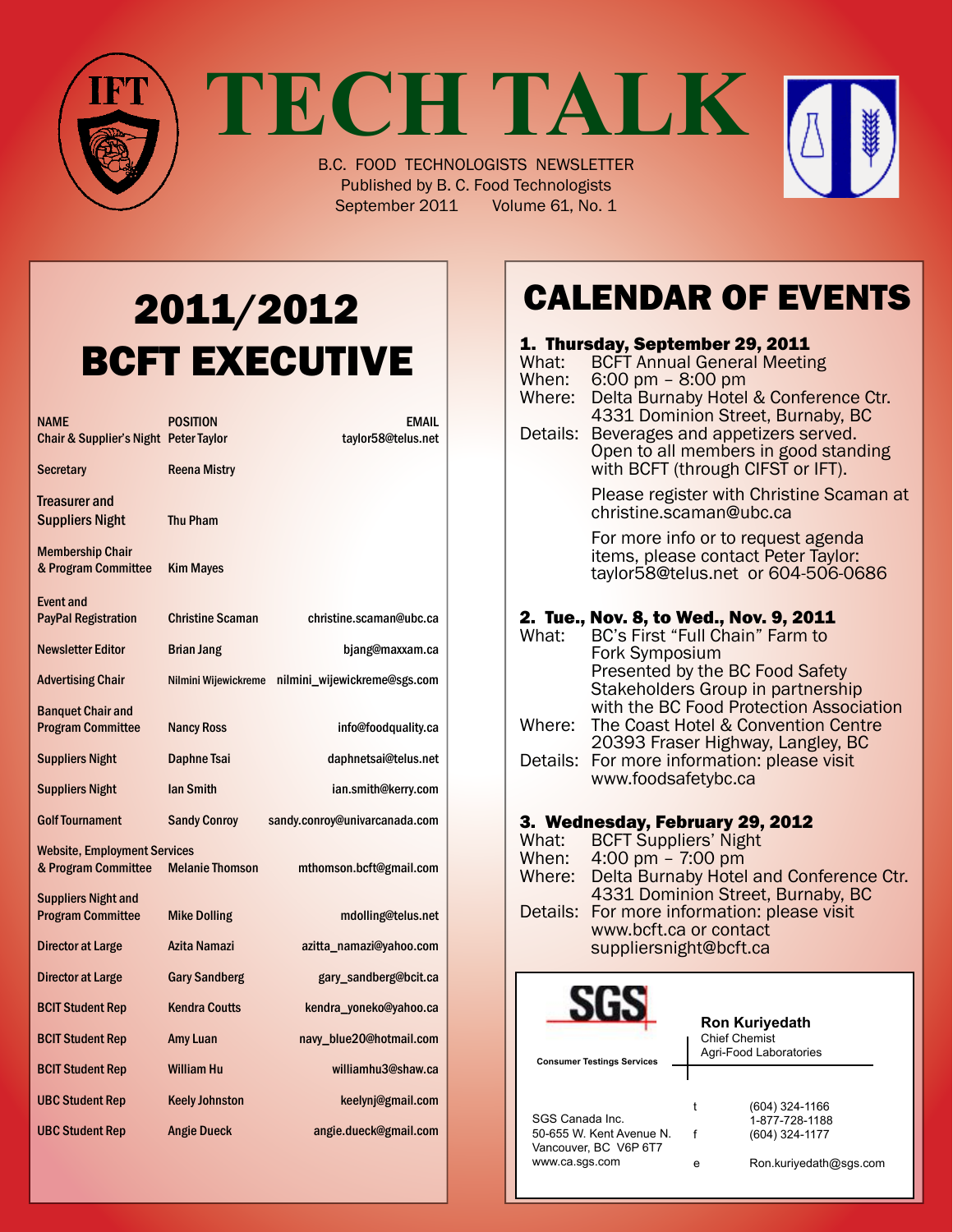# Canadians at IFT 11!

*Submitted by Reena Mistry*

 This year's IFT Annual Meeting and Food Expo (AMFE) was held in the Big Easy (New Orleans, LA) from June 11-14. More than 900+ exhibitors were present to show their latest products and innovations on the expo floor to the 15,000 food professionals in attendance. Canadians had a strong presence this year among these large numbers. University of Guelph's and UBC alumni, Rickey Yada, was named an IFT Fellow this year, which is IFT's highest honor! Congratulations, Rickey, from BCFT!

 There were also many students from UBC attending the conference for various reasons. Chelsea Leung, Keely Johnston, and Florence Yip presented a poster on their research about evaluating the undergraduate food science curriculum and pedagogical practices at UBC. Charmaine Koo participated in the IFT Student Association (IFTSA) Undergraduate Research Competition by presenting her research about the synthesis of molecularly imprinted polymers for vitamins. Jonathan Fong, another UBC student, was also among the attendees soaking in all the conference has to offer. And I was there, not only representing BCFT at the Strategic Leadership Forum held the day before the conference, but also to carry out my duties as the VP of Membership Experiences for the IFTSA by setting up and maintaining the info booth, as well as organizing the end of the conference Networking Reception which was held this year at Maison on Frenchmen St.

 Other Vancouver sightings at the conference this year included a poster session by Dr. Eunice Li-Chan at UBC who presented a poster about her research on taste characteristics on hydrolysates of shrimp processing byproducts. EnWave Corporation was also spotted at their booth on the conference floor.

 At the Canadian Breakfast, an annual gathering of Canadians at IFT, Caroll Ann Burrell from CIFST announced that the CIFST conference would be held next year at Niagara Falls on May 27- 29, 2012. And what was further exciting was the announcement of the 2014 CIFST Conference being held in conjunction with the IUFoST Conference in Montreal! Keep you eyes and ears open for more news on these events at www.ciftsa.ca.

 It's very difficult to catch everything at the IFT AMFE as it is a huge event, but I am glad to see that Canadians had a strong presence at the conference this year. (Having the Stanley Cup Finals going on made it a lot easier to spot fellow Vancouverite conference attendees at the sports bars trying to catch the games!) Of course, I made it to a number of very interesting and engaging speaker sessions such as Sam Kass, White House Chef & Senior Policy Advisor for Healthy Food Initiatives speaking on using food science to tackle childhood obesity, but IFT has already done a great job of summarizing those: http://live.ift. org/2011/06/28/official-wrap-up-of-the-ift-annual-meetingfood-expo/.

Please see page 3 of this month's *Tech Talk* for a sampling of photos taken from IFT 11.



**Sandy Conroy** Account Manager

**Univar Canada Ltd.** 9800 Van Horne Way Richmond, BC V6X 1W5 Canada





DIVISION OF PREMETALCO INC. Email: vlo@debro.com

**Vernon Lo, M.Sc.** *Western Region Sales Manager*

130- 18279 Blundell Road<br>
Richmond. British Columbia<br>
Tel: 1-866-294-7914 Richmond, British Columbia Canada Fax: 1-877-294-7929 V6W 1L8 customerservice@debro.com

Cell: (778) 245-2211

**Nancy Bender** Sr. Account Representative Microbiology Products

3M Canada Company

804 Carleton Court, Annacis Island Delta, BC V3M 3M1 604 463 8374 Tel. Home Office 800 265 1840 Toll Free 7423 778 772 3716 Cell 800 665 4759 Fax Orders nabender@mmm.com

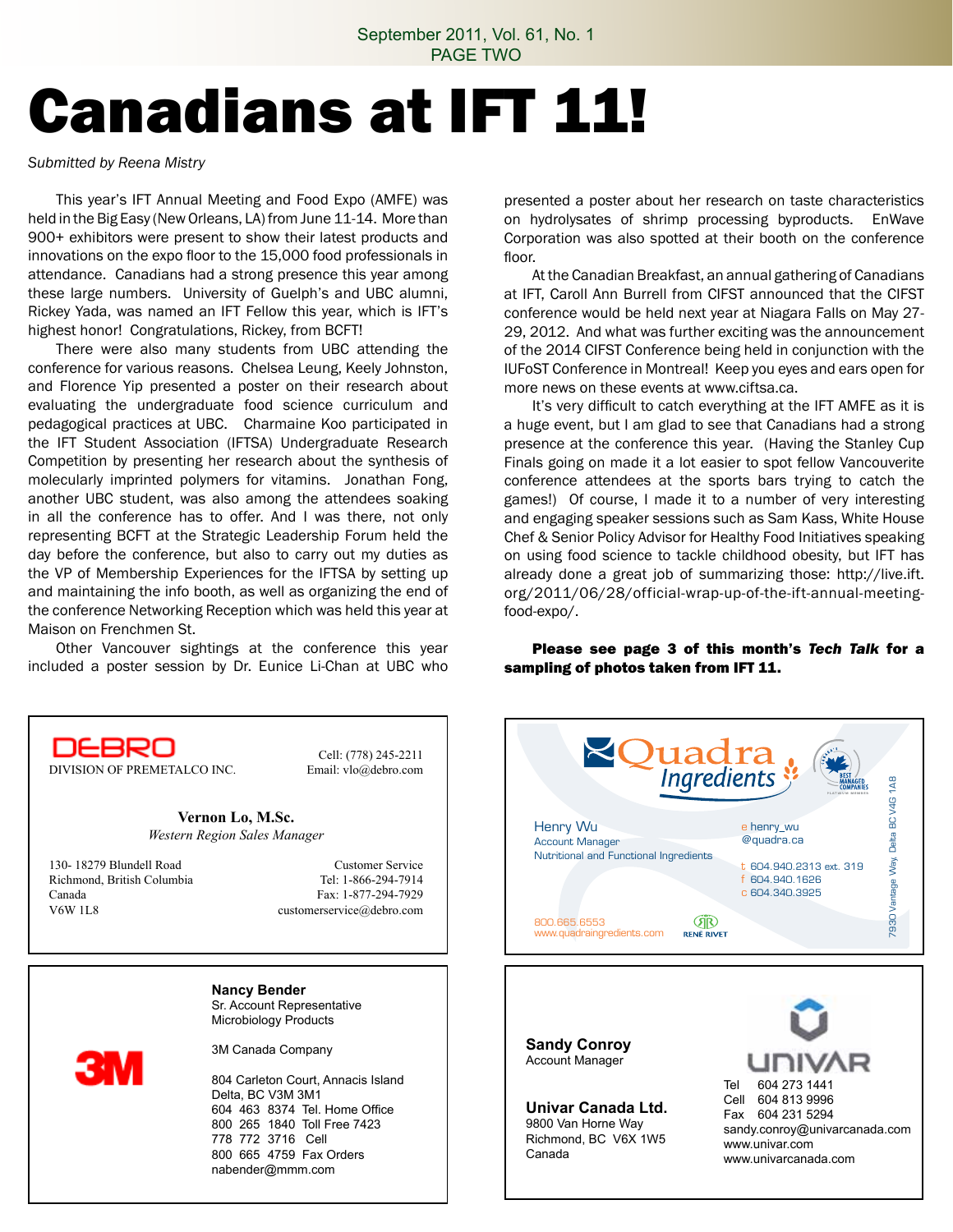#### September 2011, Vol. 61, No. 1 PAGE THREE

# Photos from IFT 11



Dr. Eunice Li Chan explaining her research to Dean Neuls of AlgaeCal in Vancouver.



Chelsea Leung, Keely Johnston, and Florence Yip with their research poster.



Reena Mistry at the IFTSA Information Booth.



The Enwave team at their booth.



Charmaine Koo, a recent UBC Food Science Graduate, presenting her research at the IFTSA Undergraduate Research Competition.

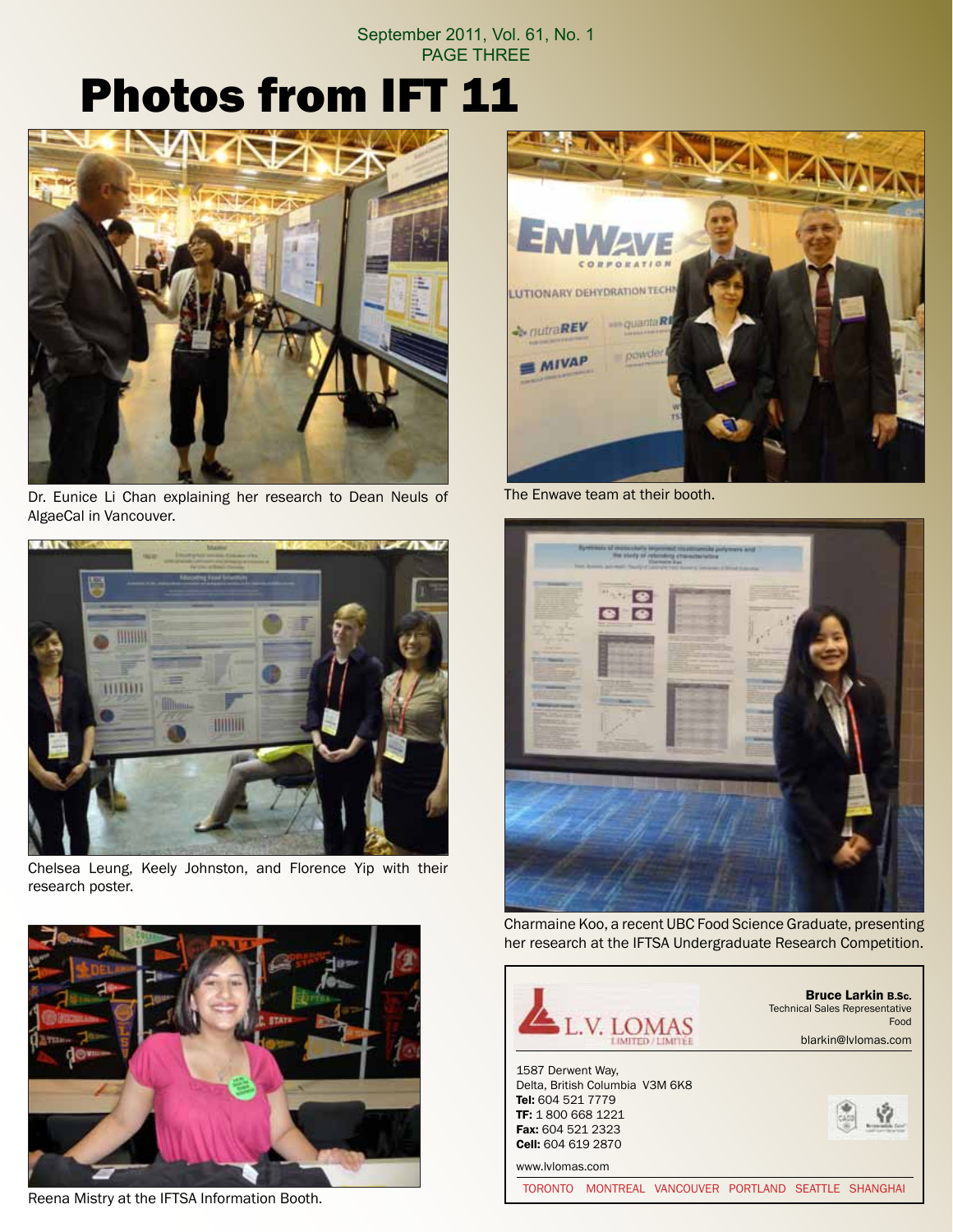### The BCFT is Looking for You!

 As you know the BCFT is run entirely by volunteers and once again we are soliciting members for their interest in participating in next year's executive. We will have a number of vacancies to fill. Help keep our flame burning bright.

 If you are interested in volunteering please contact Peter Taylor - ptaylor@bcft.ca.



## BCFT Website

 Please check out the BCFT website at www.bcft.ca for:

• Up to date information about upcoming BCFT events,

• Job Postings, for those companies needing a hard working food technologist,

• Job Seekers, for those hard working food technologists needing a company,

 If you have any feedback or events that you would like posted, please email Melanie Thomson at webmaster@bcft.ca.

## Think About Advertising Your Business in *Tech Talk*

You can't afford to miss this opportunity to advertise with us! *"Tech Talk"* is published approximately 9 times a year by the British Columbia Food Technologists Association (BCFT). As the official publication of the association, *Tech Talk* reaches the local audience of individuals in the Food Science and Technology profession - your ad in Tech Talk will keep you on top of our readership of over 300 individuals.

 For complete details on placing your ad in Tech Talk, contact Nilmini Wijewickreme, SGS Canada Inc., 50-655 West Kent Avenue North, Vancouver, BC, V6P 6T7. Tel: 604-324-1166 Ext 5294; Fax: 604-324-1177; E-mail: nilmini\_wijewickreme@sgs. com or advertisements@bcft.ca.

 We accept ready-to-print copy of your ad in PDF or TIFF format in color or black & white, or a hard copy of business cards. The advertisements also can be sent via email in any digital format. For example, a high-resolution (300 dpi or better) scanned copy, or digital format (e.g., EPS or PDF) of the ad.

| $(4" \times 2")$  | \$30  |
|-------------------|-------|
| $(8" \times 2")$  | \$50  |
| $(4" \times 5")$  | \$60  |
| $(4" \times 10")$ | \$90  |
| $(8" \times 10")$ | \$150 |
|                   |       |

*Rates indicated are on per issue basis. Discounts up to 10% are available for advertising in multiple issues.*



## **Expertise in Food Analysis**

- Microbiology
- Food Chemistry
- Nutritional Labelling
- **Residue Testing**
- **Environmental Monitoring**

Tel: 604 734 7276 Toll free: 1 800 665 8566 foodsafety-yvr@maxxamanalytics.com

www.maxxam.ca











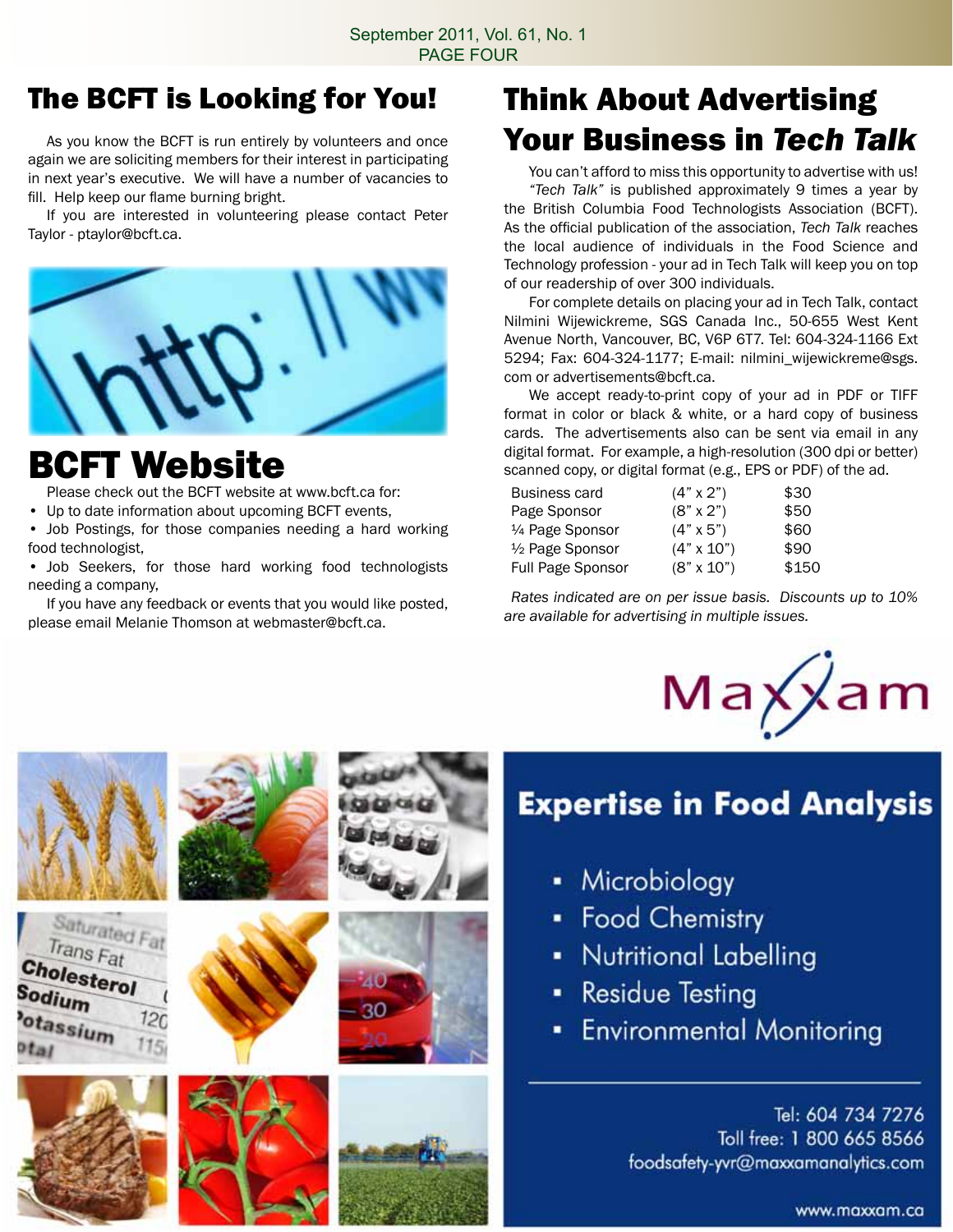

**Faculty of Land and Food Systems** Grounded in Science | Global in Scope

#### Calling all UBC FNH, Nutritional Sciences and Food Sciences Grads!

 Are you a graduate of the FNH, Nutritional Sciences, or Food Sciences program at UBC? Then we would like to reconnect with you! The Food, Nutrition and Health program at UBC wants to stay connected with its alumni.

 If you are interested, send us a quick e-mail at fnh.alumni@ ubc.ca to update your contact information (name, email, major and year of graduation). Or, connect with us by Facebook by joining our group at "UBC FNH Alumni". A great way to stay upto-date with the program and to connect with former classmates!



*Dennis McTavish Account Manager*

*18663-60A Avenue Surrey, British Columbia Canada V3S 7P4*

*tel: 604.575.3188 fax: 604.575.3184 cell: 778.839.1432 TF: 1.800.268.6798 dennis@dempseycorporation.com www.dempseycorporation.com*

# We're on Facebook!



 BCFT has expanded it web presence to Facebook. Facebook is a free social networking service connecting individuals to their friends.

 Find the page at https://www.facebook.com/pages/British-Columbia-Food-Technologists-BCFT/180485308680605. "Like" us to get all the latest BCFT updates!

# For Employers and Job Searchers

 BCFT sponsors 'no-charge' job postings and resume postings on our website. Please ensure the posting is in pdf or word document form. Optionally, we can provide a form for the job posting.

 Check out the current positions available at this link. http:// bcft.ca/Positions\_available.htm

 For more information or to post a job, contact Melanie Thomson at webmaster@bcft.ca.

# Now approved for fibre claims in Canada -*Fibregum™*

Fibregum™ is now approved in Canada as a traditional dietary fibre. Fibregum™ is a natural, GMO-free soluble dietary fibre based on Acacia Gum. It's tasteless, odourless, colourless and has a high degree of gastro-intestinal tolerance in human diets. Additionally, it is easy to use and has excellent compatibility with other ingredients, and a wide range of processing conditions.

In today's marketplace, there is a strong consumer preference for ingredients that have been both naturally sourced and naturally processed. Fibregum™ meets that criteria and is specifically selected from sustainable sources to guarantee a minimum of 90% soluble fibre. Fibregum™ Acacia gum is globally used in a large variety of food applications including beverages, bakery and snack foods, cereals, confectionary, extruded snacks, processed foods and tablets. As a soluble fibre, Fibregum™ can provide multiple health benefits in functional foods & beverages.

For more information on this exciting product, contact your local L.V. Lomas representative.



**LIMITED / LIMIT**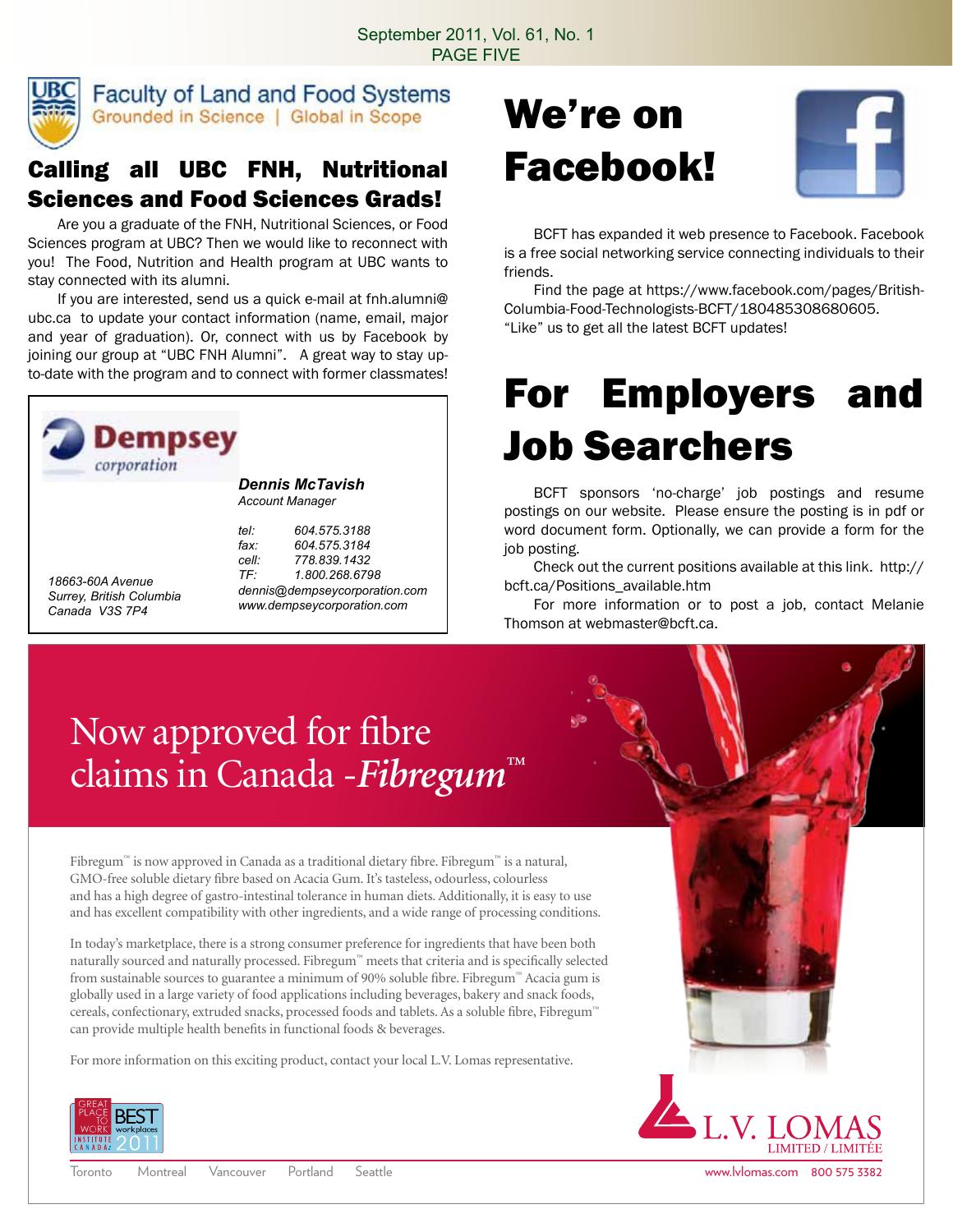#### September 2011, Vol. 61, No. 1 PAGE SIX

### BCFT Awards Top Food Science and Technology Students



*Reena Mistry with Amy Luan, William Hu, and Kendra Coutts.*

 BCFT proudly recognizes top UBC Food Science and BCIT Food Technology students by bestowing annual awards.

 This year's winner for the UBC undergraduate award was Angie Dueck. Angie was a UBC student representative on the BCFT executive last year, and will continue on the executive in the role of webmaster. Angie graduated with a B.Sc. in Food and Nutritional Sciences in April, and is currently working at the SGS Agri-Food Laboratory as a lab technician, analyzing food and feed samples for nutrient content.

 At BCIT, the award was shared by graduates Kendra Coutts, William Hu and Amy Luan. All three were BCIT student representatives on the BCFT executive last year. Kendra is currently working at Daiya Foods as a Food Technologist in QA and R&D. William is working at Azuma Foods in Quality Control. Amy



#### **Lucie Nicholls** General Manager

#212-1515 Broadway Street Port Coquitlam, BC V3C 6M2 Canada

Tel: 604-468-9800 Toll Free: 1-866-468-9800 Fax: 604-468-9801 Cell: 604-866-9804 www.carmiflavors.com lucienicholls@carmiflavors.com



**Emilie Le Bihan** Technical representative C 604 787-3093

**elebihan@metaromneotech.com www.metaromneotech.com**

**Western Office** 4111 E Hastings St, suite 380 Burnaby, BC V5C 6T7 P 604 563-9712 F 604 291-0061

**Head Office** 5000, Armand Frappier St-Hubert, QC J3Z 1G5 P 450 443-3113 F 450 445-8462



*Congratulations to this year's winner for the UBC Undergraduate Award, Angie Dueck.* 

is continuing her education to further enhance her knowledge in the food industry.

 We extend our congratulations and best wishes to all the new graduates.



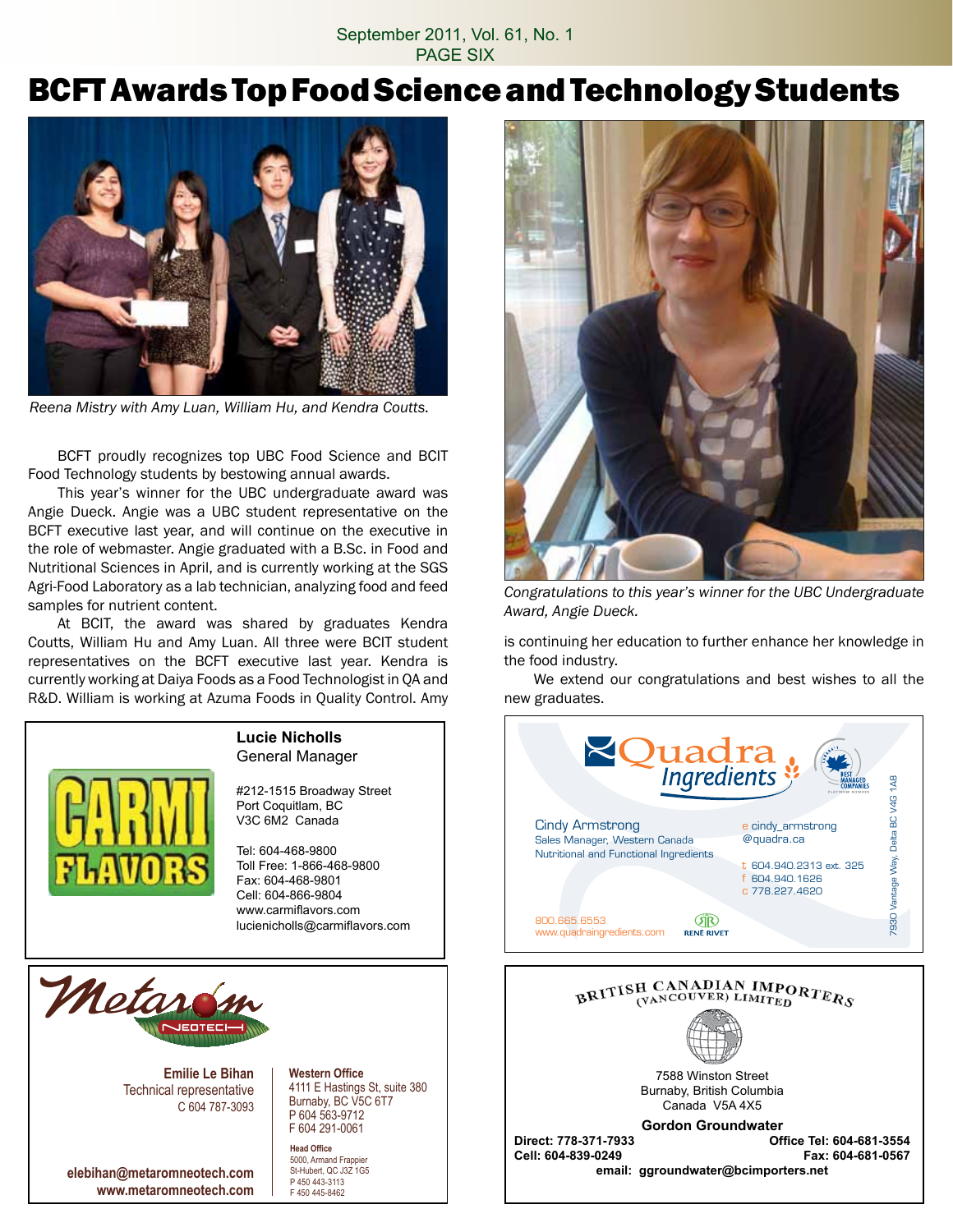### Letters from BCIT's Annual Undergrad Award Winners

Dear Members of the BC Food Technologists,

 My sincerest thanks for presenting me with the BCFT Food Technologist Award in Food Technology for 2011. I was very honored to be a recipient.

 I enjoyed my time as a student representative of BCIT and will remain on the executive. I am looking forward to the new experiences and opportunities associated with my role as a Director at Large.

 I would also like to extend my thanks to the BCIT Food Technology Faculty for their amazing support. My two years at BCIT were very rewarding and they helped me transform my interests into a career.

 Earlier this year I was also very fortunate to be the recipient of the BCFT Jack Phillips and Jerry Heddinger Leadership Award. Both these individuals have made monumental contributions to the Food Technology Industry and I was honored to be recognized. As I meet other members of this industry I am continually inspired and I will strive to make my own contribution.

 Currently, I am working at Daiya Foods Inc. as a Food Technologist, QA & R&D. This is an exciting chapter in my life and I would like to extend my thanks to everyone who has helped me reach my potential.

Sincerely,

Kendra Coutts

July 26, 2011

Dear BC Food Technologist Association,

 I would like to thank the BCFT Association for presenting the BCFT award in Food Technology to me and my fellow classmates. Not only was it a privilege to receive this award but to have also worked with everyone in the association. Thank you for trusting us in organizing the BCFT's Annual Speaker's Night event and giving us a year of experience on the committee. I hope to cross paths with everyone again in the future. Thank you again.

Sincerely,

Amy Luan



July 20th 2011

Dear BCFT Executives and Members,

 I am writing to thank you all for the generous \$500.00 BC Food Technologists Award. I am very excited and grateful to be selected with such an honour.

 In these past two years I have learned a great deal not only from BCIT's educational curriculum but also from my extracurricular involvement. As an aspiring food scientist I am always looking for opportunities to become involved and I jumped at the chance to become a BCIT student representative for your organization. Through my involvement with BCFT I have learnt a great deal about event coordination and at the same time established some industry contacts with many whom I have kept close contact with. I am currently working with Azuma Foods as a quality control technician but I look forward to continue my involvement with the BCFT to share my experience with future students.

Thank you all again for the generosity and support.

Sincerely,

William Hu